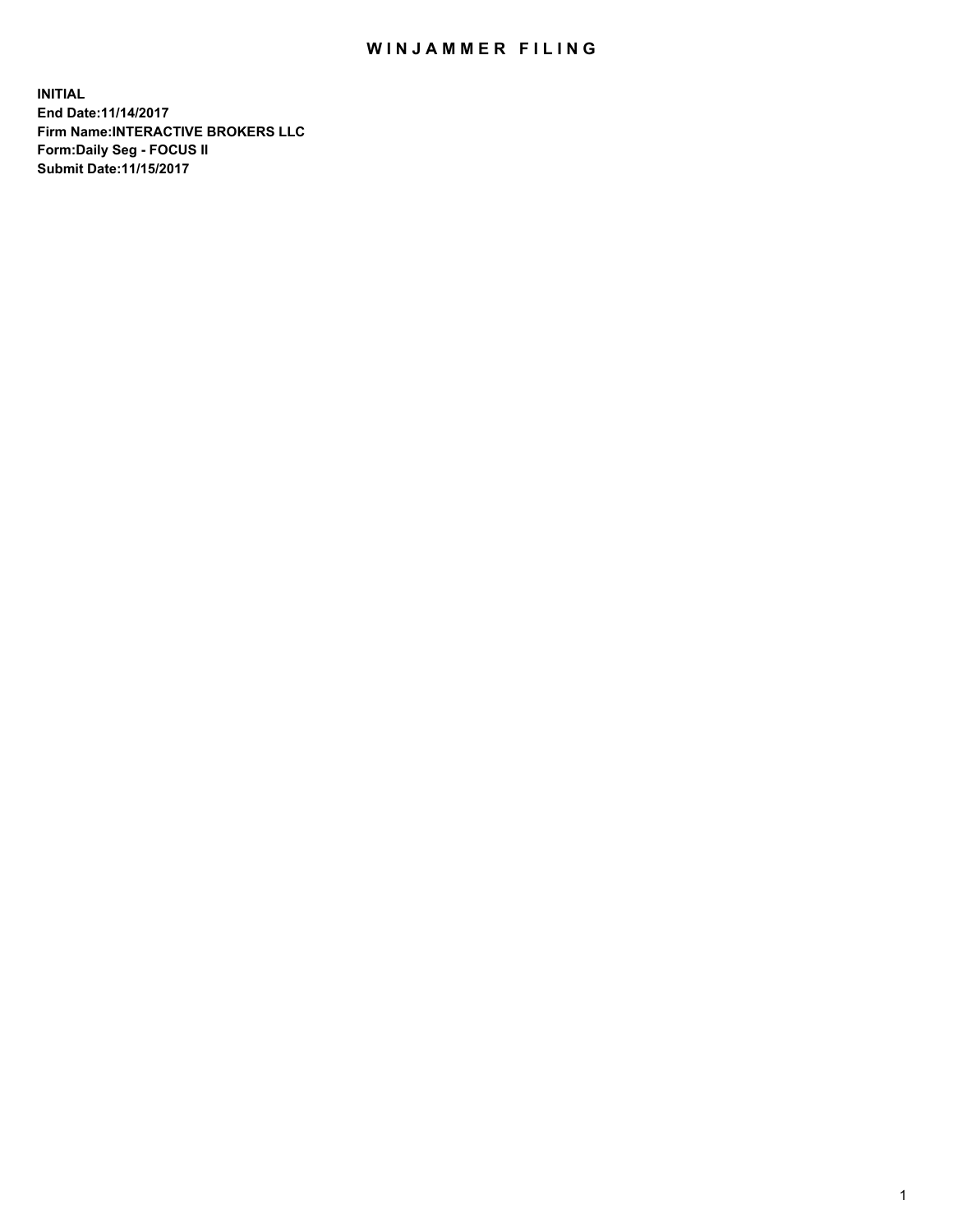## **INITIAL End Date:11/14/2017 Firm Name:INTERACTIVE BROKERS LLC Form:Daily Seg - FOCUS II Submit Date:11/15/2017 Daily Segregation - Cover Page**

| Name of Company<br><b>Contact Name</b><br><b>Contact Phone Number</b><br><b>Contact Email Address</b>                                                                                                                                                                                                                          | <b>INTERACTIVE BROKERS LLC</b><br><b>James Menicucci</b><br>203-618-8085<br>jmenicucci@interactivebrokers.c<br>om |
|--------------------------------------------------------------------------------------------------------------------------------------------------------------------------------------------------------------------------------------------------------------------------------------------------------------------------------|-------------------------------------------------------------------------------------------------------------------|
| FCM's Customer Segregated Funds Residual Interest Target (choose one):<br>a. Minimum dollar amount: ; or<br>b. Minimum percentage of customer segregated funds required:% ; or<br>c. Dollar amount range between: and; or<br>d. Percentage range of customer segregated funds required between:% and%.                         | $\overline{\mathbf{0}}$<br>0<br><u>155,000,000 245,000,000</u><br><u>00</u>                                       |
| FCM's Customer Secured Amount Funds Residual Interest Target (choose one):<br>a. Minimum dollar amount: ; or<br>b. Minimum percentage of customer secured funds required:%; or<br>c. Dollar amount range between: and; or<br>d. Percentage range of customer secured funds required between:% and%.                            | $\overline{\mathbf{0}}$<br>$\overline{\mathbf{0}}$<br>80,000,000 120,000,000<br>00                                |
| FCM's Cleared Swaps Customer Collateral Residual Interest Target (choose one):<br>a. Minimum dollar amount: ; or<br>b. Minimum percentage of cleared swaps customer collateral required:% ; or<br>c. Dollar amount range between: and; or<br>d. Percentage range of cleared swaps customer collateral required between:% and%. | $\underline{\mathbf{0}}$<br>$\underline{\mathbf{0}}$<br>0 <sub>0</sub><br>0 <sub>0</sub>                          |

Attach supporting documents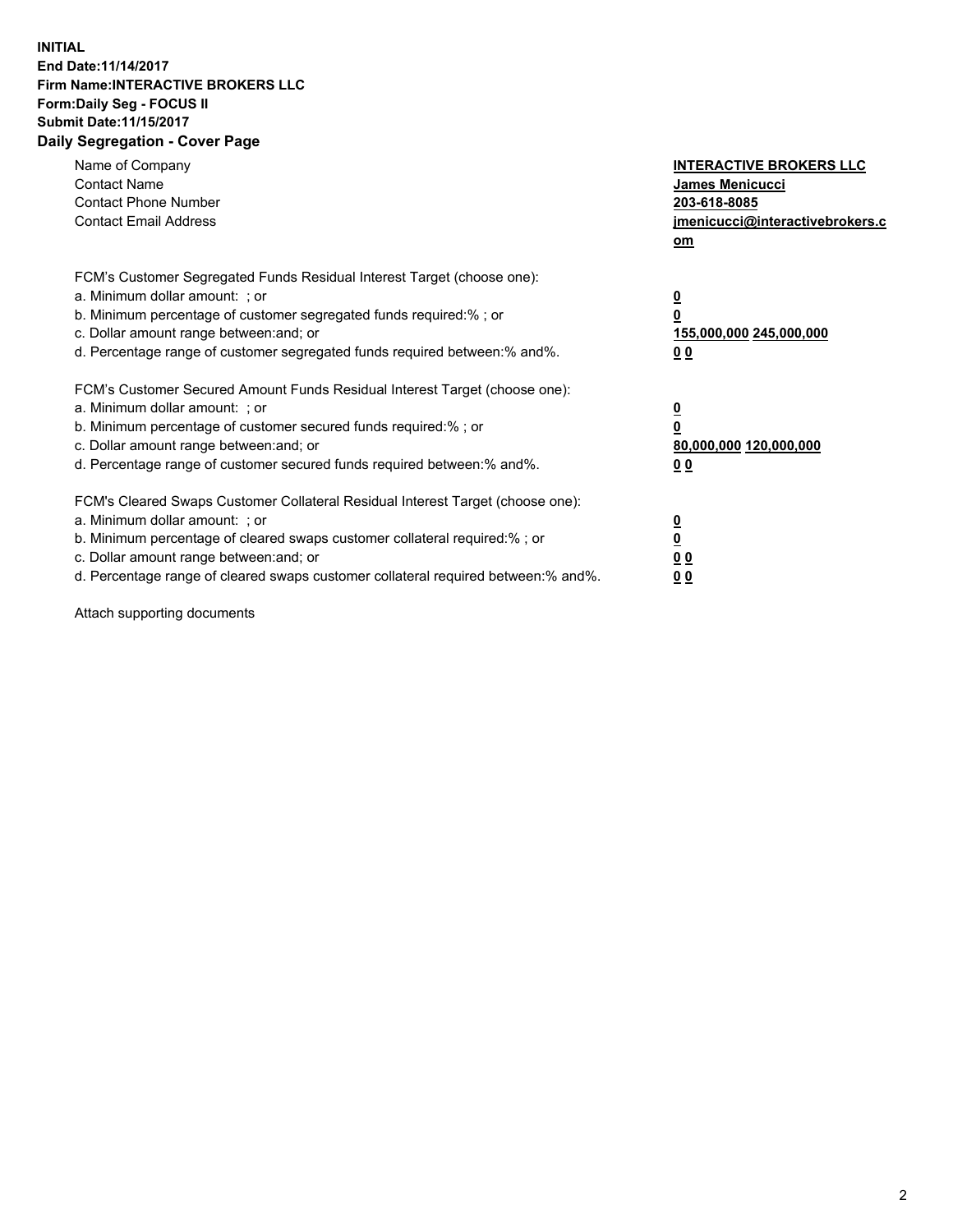## **INITIAL End Date:11/14/2017 Firm Name:INTERACTIVE BROKERS LLC Form:Daily Seg - FOCUS II Submit Date:11/15/2017 Daily Segregation - Secured Amounts**

|     | Dany Segregation - Secured Announts                                                         |                                    |
|-----|---------------------------------------------------------------------------------------------|------------------------------------|
|     | Foreign Futures and Foreign Options Secured Amounts                                         |                                    |
|     | Amount required to be set aside pursuant to law, rule or regulation of a foreign            | $0$ [7305]                         |
|     | government or a rule of a self-regulatory organization authorized thereunder                |                                    |
| 1.  | Net ledger balance - Foreign Futures and Foreign Option Trading - All Customers             |                                    |
|     | A. Cash                                                                                     | 443,604,489 [7315]                 |
|     | B. Securities (at market)                                                                   | $0$ [7317]                         |
| 2.  | Net unrealized profit (loss) in open futures contracts traded on a foreign board of trade   | 3,754,253 [7325]                   |
| 3.  | Exchange traded options                                                                     |                                    |
|     | a. Market value of open option contracts purchased on a foreign board of trade              | <b>24,430</b> [7335]               |
|     | b. Market value of open contracts granted (sold) on a foreign board of trade                | -231,271 [7337]                    |
| 4.  | Net equity (deficit) (add lines 1.2. and 3.)                                                | 447,151,901 [7345]                 |
| 5.  | Account liquidating to a deficit and account with a debit balances - gross amount           | $9,417$ [7351]                     |
|     | Less: amount offset by customer owned securities                                            | 0 [7352] 9,417 [7354]              |
| 6.  | Amount required to be set aside as the secured amount - Net Liquidating Equity              | 447, 161, 318 [7355]               |
|     | Method (add lines 4 and 5)                                                                  |                                    |
| 7.  | Greater of amount required to be set aside pursuant to foreign jurisdiction (above) or line | 447, 161, 318 [7360]               |
|     | 6.                                                                                          |                                    |
|     | FUNDS DEPOSITED IN SEPARATE REGULATION 30.7 ACCOUNTS                                        |                                    |
| 1.  | Cash in banks                                                                               |                                    |
|     | A. Banks located in the United States                                                       | 120,016,830 [7500]                 |
|     | B. Other banks qualified under Regulation 30.7                                              | 0 [7520] 120,016,830 [7530]        |
| 2.  | Securities                                                                                  |                                    |
|     | A. In safekeeping with banks located in the United States                                   | 340,460,460 [7540]                 |
|     | B. In safekeeping with other banks qualified under Regulation 30.7                          | 0 [7560] 340,460,460 [7570]        |
| 3.  | Equities with registered futures commission merchants                                       |                                    |
|     | A. Cash                                                                                     | $0$ [7580]                         |
|     | <b>B.</b> Securities                                                                        | $0$ [7590]                         |
|     | C. Unrealized gain (loss) on open futures contracts                                         | $0$ [7600]                         |
|     | D. Value of long option contracts                                                           | $0$ [7610]                         |
|     | E. Value of short option contracts                                                          | 0 [7615] 0 [7620]                  |
| 4.  | Amounts held by clearing organizations of foreign boards of trade                           |                                    |
|     | A. Cash                                                                                     | $0$ [7640]                         |
|     | <b>B.</b> Securities                                                                        | $0$ [7650]                         |
|     | C. Amount due to (from) clearing organization - daily variation                             | $0$ [7660]                         |
|     | D. Value of long option contracts                                                           | $0$ [7670]                         |
|     | E. Value of short option contracts                                                          | 0 [7675] 0 [7680]                  |
| 5.  | Amounts held by members of foreign boards of trade                                          |                                    |
|     | A. Cash                                                                                     | 115,391,526 [7700]                 |
|     | <b>B.</b> Securities                                                                        | $0$ [7710]                         |
|     | C. Unrealized gain (loss) on open futures contracts                                         | 4,925,295 [7720]                   |
|     | D. Value of long option contracts                                                           | 24,430 [7730]                      |
|     | E. Value of short option contracts                                                          | -231,271 [7735] 110,259,390 [7740] |
| 6.  | Amounts with other depositories designated by a foreign board of trade                      | 0 [7760]                           |
| 7.  | Segregated funds on hand                                                                    | $0$ [7765]                         |
| 8.  | Total funds in separate section 30.7 accounts                                               | 570,736,680 [7770]                 |
| 9.  | Excess (deficiency) Set Aside for Secured Amount (subtract line 7 Secured Statement         | 123,575,362 [7380]                 |
|     | Page 1 from Line 8)                                                                         |                                    |
| 10. | Management Target Amount for Excess funds in separate section 30.7 accounts                 | 80,000,000 [7780]                  |
| 11. | Excess (deficiency) funds in separate 30.7 accounts over (under) Management Target          | 43,575,362 [7785]                  |
|     |                                                                                             |                                    |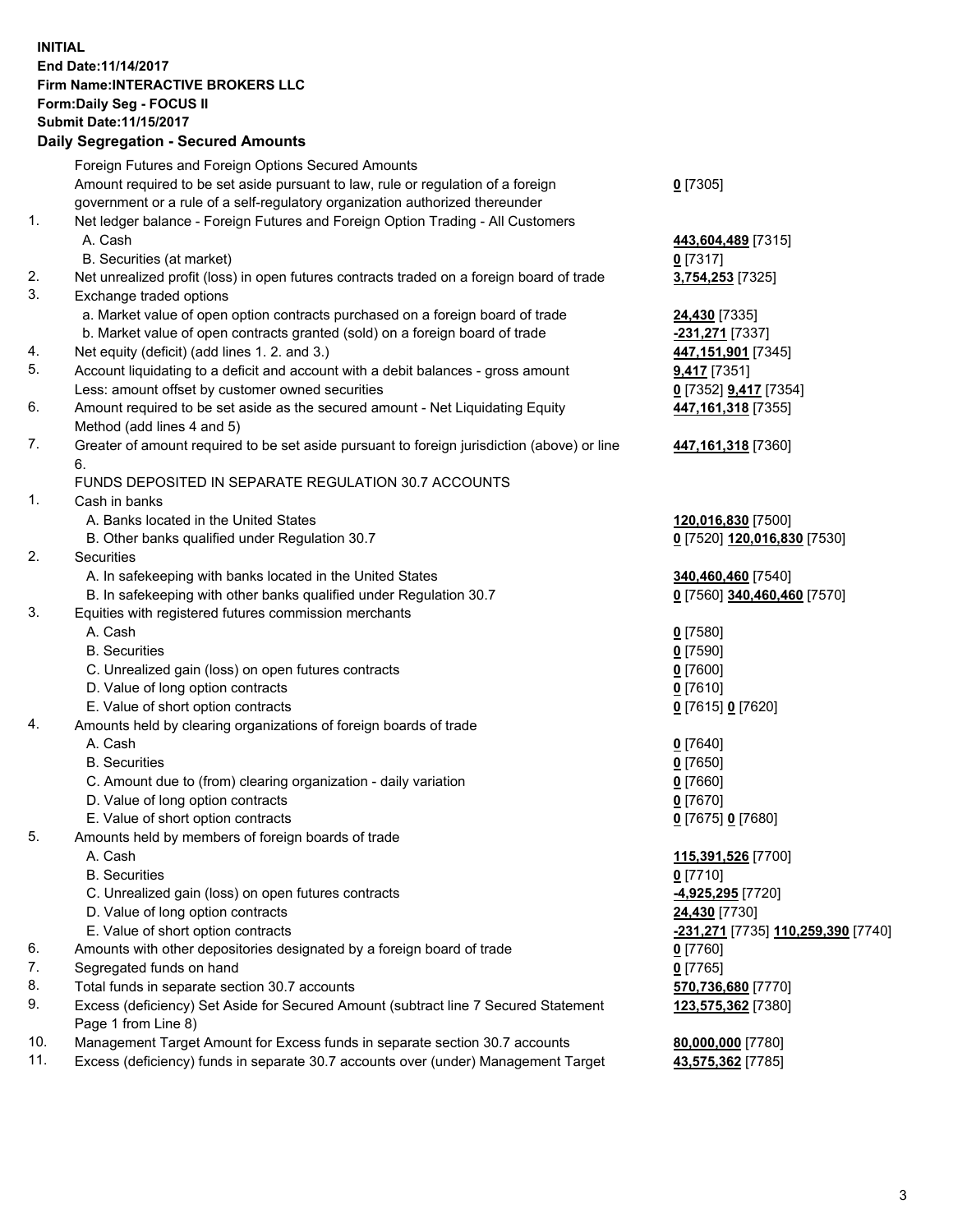**INITIAL End Date:11/14/2017 Firm Name:INTERACTIVE BROKERS LLC Form:Daily Seg - FOCUS II Submit Date:11/15/2017 Daily Segregation - Segregation Statement** SEGREGATION REQUIREMENTS(Section 4d(2) of the CEAct) 1. Net ledger balance A. Cash **4,626,765,124** [7010] B. Securities (at market) **0** [7020] 2. Net unrealized profit (loss) in open futures contracts traded on a contract market **-102,350,675** [7030] 3. Exchange traded options A. Add market value of open option contracts purchased on a contract market **130,059,339** [7032] B. Deduct market value of open option contracts granted (sold) on a contract market **-258,945,936** [7033] 4. Net equity (deficit) (add lines 1, 2 and 3) **4,395,527,852** [7040] 5. Accounts liquidating to a deficit and accounts with debit balances - gross amount **206,072** [7045] Less: amount offset by customer securities **0** [7047] **206,072** [7050] 6. Amount required to be segregated (add lines 4 and 5) **4,395,733,924** [7060] FUNDS IN SEGREGATED ACCOUNTS 7. Deposited in segregated funds bank accounts A. Cash **523,613,053** [7070] B. Securities representing investments of customers' funds (at market) **2,831,191,680** [7080] C. Securities held for particular customers or option customers in lieu of cash (at market) **0** [7090] 8. Margins on deposit with derivatives clearing organizations of contract markets A. Cash **24,141,334** [7100] B. Securities representing investments of customers' funds (at market) **1,350,720,498** [7110] C. Securities held for particular customers or option customers in lieu of cash (at market) **0** [7120] 9. Net settlement from (to) derivatives clearing organizations of contract markets **2,995,301** [7130] 10. Exchange traded options A. Value of open long option contracts **130,001,878** [7132] B. Value of open short option contracts **-258,884,856** [7133] 11. Net equities with other FCMs A. Net liquidating equity **0** [7140] B. Securities representing investments of customers' funds (at market) **0** [7160] C. Securities held for particular customers or option customers in lieu of cash (at market) **0** [7170] 12. Segregated funds on hand **0** [7150] 13. Total amount in segregation (add lines 7 through 12) **4,603,778,888** [7180] 14. Excess (deficiency) funds in segregation (subtract line 6 from line 13) **208,044,964** [7190] 15. Management Target Amount for Excess funds in segregation **155,000,000** [7194]

16. Excess (deficiency) funds in segregation over (under) Management Target Amount Excess

**53,044,964** [7198]